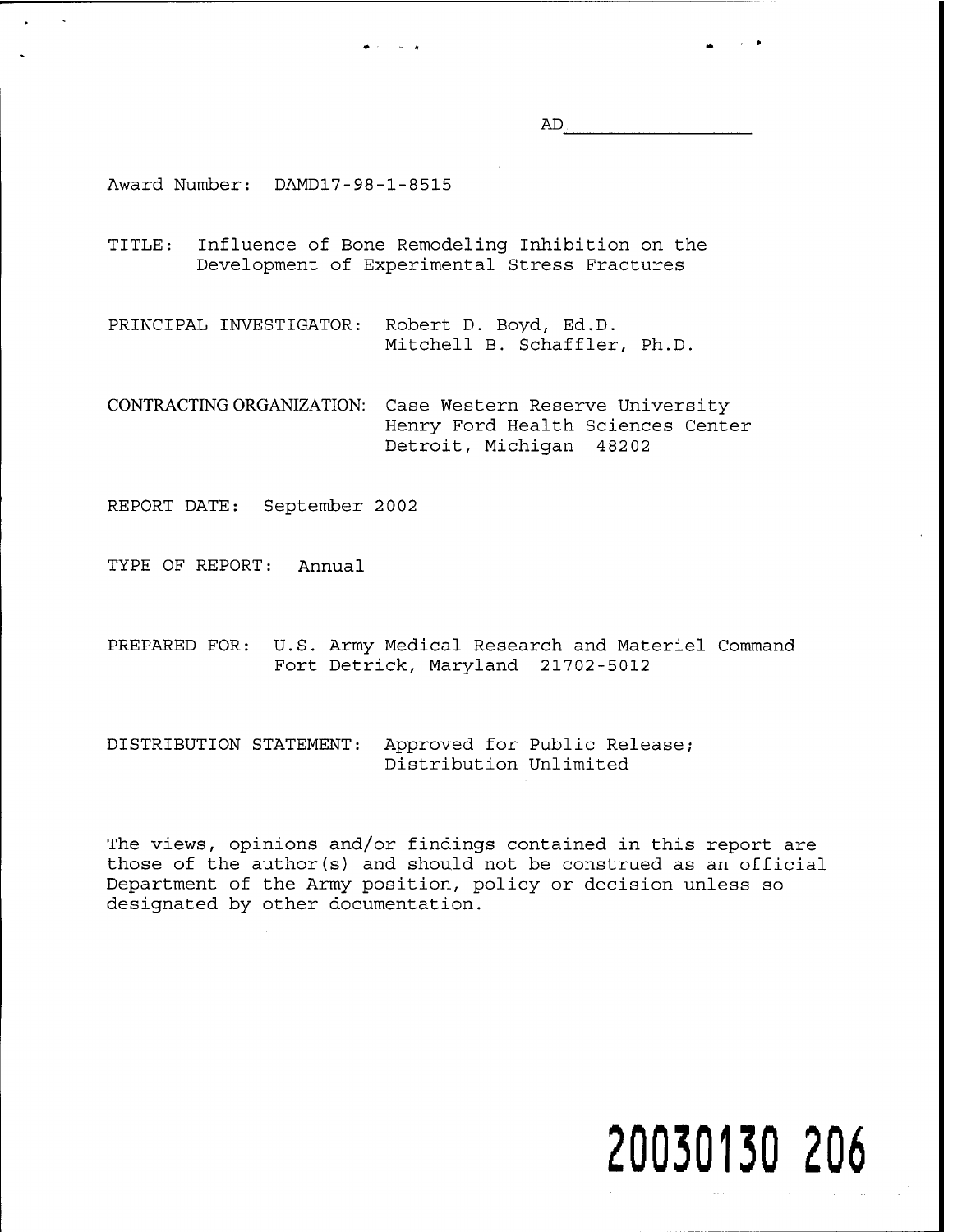| <b>REPORT DOCUMENTATION PAGE</b>                                                                                                                                                                                                                                                                                                                                                                                                                                                                                                                                                                                                           |                                                                                                                                  |                                                   |                                                    | Form Approved<br>OMB No. 074-0188                               |  |  |
|--------------------------------------------------------------------------------------------------------------------------------------------------------------------------------------------------------------------------------------------------------------------------------------------------------------------------------------------------------------------------------------------------------------------------------------------------------------------------------------------------------------------------------------------------------------------------------------------------------------------------------------------|----------------------------------------------------------------------------------------------------------------------------------|---------------------------------------------------|----------------------------------------------------|-----------------------------------------------------------------|--|--|
| Public reporting burden for this collection of information is estimated to average 1 hour per response, including the time for reviewing instructions, searching existing data sources, gathering and maintaining<br>the data needed, and completing and reviewing this collection of information. Send comments regarding this burden estimate or any other aspect of this collection of information, including suggestions for<br>reducing this burden to Washington Headquarters Services, Directorate for Information Operations and Reports, 1215 Jefferson Davis Highway, Suite 1204, Arlington, VA 22202-4302, and to the Office of |                                                                                                                                  |                                                   |                                                    |                                                                 |  |  |
| Management and Budget, Paperwork Reduction Project (0704-0188), Washington, DC 20503<br>1. AGENCY USE ONLY (Leave blank)                                                                                                                                                                                                                                                                                                                                                                                                                                                                                                                   | <b>2. REPORT DATE</b>                                                                                                            | <b>3. REPORT TYPE AND DATES COVERED</b>           |                                                    |                                                                 |  |  |
|                                                                                                                                                                                                                                                                                                                                                                                                                                                                                                                                                                                                                                            | September 2002                                                                                                                   | Annual (1 Sep 01 - 31 Aug 02)                     |                                                    |                                                                 |  |  |
| <b>4. TITLE AND SUBTITLE</b>                                                                                                                                                                                                                                                                                                                                                                                                                                                                                                                                                                                                               |                                                                                                                                  |                                                   | <b>5. FUNDING NUMBERS</b><br>DAMD17-98-1-8515      |                                                                 |  |  |
| Influence of Bone Remodeling Inhibition on the<br>Development of Experimental Stress Fractures                                                                                                                                                                                                                                                                                                                                                                                                                                                                                                                                             |                                                                                                                                  |                                                   |                                                    |                                                                 |  |  |
|                                                                                                                                                                                                                                                                                                                                                                                                                                                                                                                                                                                                                                            |                                                                                                                                  |                                                   |                                                    |                                                                 |  |  |
| 6. AUTHOR(S):                                                                                                                                                                                                                                                                                                                                                                                                                                                                                                                                                                                                                              |                                                                                                                                  |                                                   |                                                    |                                                                 |  |  |
| Robert D. Boyd, Ed.D.                                                                                                                                                                                                                                                                                                                                                                                                                                                                                                                                                                                                                      |                                                                                                                                  |                                                   |                                                    |                                                                 |  |  |
| Mitchell B. Schaffler, Ph.D.                                                                                                                                                                                                                                                                                                                                                                                                                                                                                                                                                                                                               |                                                                                                                                  |                                                   |                                                    |                                                                 |  |  |
| 7. PERFORMING ORGANIZATION NAME(S) AND ADDRESS(ES)                                                                                                                                                                                                                                                                                                                                                                                                                                                                                                                                                                                         |                                                                                                                                  |                                                   | 8. PERFORMING ORGANIZATION<br><b>REPORT NUMBER</b> |                                                                 |  |  |
| Case Western Reserve University                                                                                                                                                                                                                                                                                                                                                                                                                                                                                                                                                                                                            |                                                                                                                                  |                                                   |                                                    |                                                                 |  |  |
|                                                                                                                                                                                                                                                                                                                                                                                                                                                                                                                                                                                                                                            | Henry Ford Health Sciences Center                                                                                                |                                                   |                                                    |                                                                 |  |  |
| Detroit, Michigan 48202                                                                                                                                                                                                                                                                                                                                                                                                                                                                                                                                                                                                                    |                                                                                                                                  |                                                   |                                                    |                                                                 |  |  |
|                                                                                                                                                                                                                                                                                                                                                                                                                                                                                                                                                                                                                                            |                                                                                                                                  |                                                   |                                                    |                                                                 |  |  |
|                                                                                                                                                                                                                                                                                                                                                                                                                                                                                                                                                                                                                                            | 9. SPONSORING / MONITORING AGENCY NAME(S) AND ADDRESS(ES)                                                                        |                                                   |                                                    | 10. SPONSORING / MONITORING                                     |  |  |
|                                                                                                                                                                                                                                                                                                                                                                                                                                                                                                                                                                                                                                            |                                                                                                                                  |                                                   | <b>AGENCY REPORT NUMBER</b>                        |                                                                 |  |  |
| U.S. Army Medical Research and Materiel Command                                                                                                                                                                                                                                                                                                                                                                                                                                                                                                                                                                                            |                                                                                                                                  |                                                   |                                                    |                                                                 |  |  |
| Fort Detrick, Maryland 21702-5012                                                                                                                                                                                                                                                                                                                                                                                                                                                                                                                                                                                                          |                                                                                                                                  |                                                   |                                                    |                                                                 |  |  |
|                                                                                                                                                                                                                                                                                                                                                                                                                                                                                                                                                                                                                                            |                                                                                                                                  |                                                   |                                                    |                                                                 |  |  |
| <b>11. SUPPLEMENTARY NOTES</b>                                                                                                                                                                                                                                                                                                                                                                                                                                                                                                                                                                                                             |                                                                                                                                  |                                                   |                                                    |                                                                 |  |  |
|                                                                                                                                                                                                                                                                                                                                                                                                                                                                                                                                                                                                                                            |                                                                                                                                  |                                                   |                                                    |                                                                 |  |  |
|                                                                                                                                                                                                                                                                                                                                                                                                                                                                                                                                                                                                                                            |                                                                                                                                  |                                                   |                                                    |                                                                 |  |  |
| 12a. DISTRIBUTION / AVAILABILITY STATEMENT                                                                                                                                                                                                                                                                                                                                                                                                                                                                                                                                                                                                 |                                                                                                                                  |                                                   |                                                    | <b>12b. DISTRIBUTION CODE</b>                                   |  |  |
|                                                                                                                                                                                                                                                                                                                                                                                                                                                                                                                                                                                                                                            | Approved for Public Release; Distribution Unlimited                                                                              |                                                   |                                                    |                                                                 |  |  |
|                                                                                                                                                                                                                                                                                                                                                                                                                                                                                                                                                                                                                                            |                                                                                                                                  |                                                   |                                                    |                                                                 |  |  |
|                                                                                                                                                                                                                                                                                                                                                                                                                                                                                                                                                                                                                                            |                                                                                                                                  |                                                   |                                                    |                                                                 |  |  |
| 13. ABSTRACT (Maximum 200 Words)                                                                                                                                                                                                                                                                                                                                                                                                                                                                                                                                                                                                           |                                                                                                                                  |                                                   |                                                    |                                                                 |  |  |
|                                                                                                                                                                                                                                                                                                                                                                                                                                                                                                                                                                                                                                            | Stress fractures result from repetitive loading and have been regarded as a mechanical fatigue-driven process. However, a        |                                                   |                                                    |                                                                 |  |  |
|                                                                                                                                                                                                                                                                                                                                                                                                                                                                                                                                                                                                                                            |                                                                                                                                  |                                                   |                                                    |                                                                 |  |  |
| number of studies indicate that increased remodeling precedes the occurrence of bone microdamage and stress fractures,<br>suggesting a central role for bone remodeling in the pathogenesis of stress fractures. Our ongoing experiments test the                                                                                                                                                                                                                                                                                                                                                                                          |                                                                                                                                  |                                                   |                                                    |                                                                 |  |  |
|                                                                                                                                                                                                                                                                                                                                                                                                                                                                                                                                                                                                                                            | hypothesis by pharmacological inhibition of bone remodeling will slow the subsequent accumulation of microdamage,                |                                                   |                                                    |                                                                 |  |  |
|                                                                                                                                                                                                                                                                                                                                                                                                                                                                                                                                                                                                                                            | diminishing the severity of the stress fracture. We are using a bisphosphonate (BIS) in the rabbit tibial stress fracture        |                                                   |                                                    |                                                                 |  |  |
|                                                                                                                                                                                                                                                                                                                                                                                                                                                                                                                                                                                                                                            | model, to test the hypothesis that reactive remodeling within the cortex drives the development of stress fractures. Results     |                                                   |                                                    |                                                                 |  |  |
|                                                                                                                                                                                                                                                                                                                                                                                                                                                                                                                                                                                                                                            | to date indicate that BIS antiresorptive therapy reduces the intensity of the stress fracture response, as indicated by          |                                                   |                                                    |                                                                 |  |  |
|                                                                                                                                                                                                                                                                                                                                                                                                                                                                                                                                                                                                                                            | 99mTechneitum bone scans, with the uptake of <sup>99m</sup> Techneitum reduced by approximately 50 percent in treated animals as |                                                   |                                                    |                                                                 |  |  |
|                                                                                                                                                                                                                                                                                                                                                                                                                                                                                                                                                                                                                                            | compared to saline-treated controls. However, BIS treatment attenuated, but did not completely prevent the stress fracture       |                                                   |                                                    |                                                                 |  |  |
| response. These data are consistent with the hypothesis that bone remodeling contributes to the pathogenesis of stress                                                                                                                                                                                                                                                                                                                                                                                                                                                                                                                     |                                                                                                                                  |                                                   |                                                    |                                                                 |  |  |
| fracture. The implication of this suppression on the later accumulation of bone microcracks and the evolution of final stress                                                                                                                                                                                                                                                                                                                                                                                                                                                                                                              |                                                                                                                                  |                                                   |                                                    |                                                                 |  |  |
| fracture are unknown are currently under investigation.                                                                                                                                                                                                                                                                                                                                                                                                                                                                                                                                                                                    |                                                                                                                                  |                                                   |                                                    |                                                                 |  |  |
|                                                                                                                                                                                                                                                                                                                                                                                                                                                                                                                                                                                                                                            |                                                                                                                                  |                                                   |                                                    |                                                                 |  |  |
| <b>14. SUBJECT TERMS</b>                                                                                                                                                                                                                                                                                                                                                                                                                                                                                                                                                                                                                   |                                                                                                                                  |                                                   |                                                    | <b>15. NUMBER OF PAGES</b>                                      |  |  |
| stress fractures, bone remodeling                                                                                                                                                                                                                                                                                                                                                                                                                                                                                                                                                                                                          |                                                                                                                                  |                                                   | 10                                                 |                                                                 |  |  |
|                                                                                                                                                                                                                                                                                                                                                                                                                                                                                                                                                                                                                                            |                                                                                                                                  |                                                   |                                                    | 16. PRICE CODE                                                  |  |  |
| <b>17. SECURITY CLASSIFICATION</b><br>OF REPORT                                                                                                                                                                                                                                                                                                                                                                                                                                                                                                                                                                                            | <b>18. SECURITY CLASSIFICATION</b><br>OF THIS PAGE                                                                               | <b>19. SECURITY CLASSIFICATION</b><br>OF ABSTRACT |                                                    | <b>20. LIMITATION OF ABSTRACT</b>                               |  |  |
| Unclassified                                                                                                                                                                                                                                                                                                                                                                                                                                                                                                                                                                                                                               | Unclassified                                                                                                                     | Unclassified                                      |                                                    | Unlimited                                                       |  |  |
| NSN 7540-01-280-5500                                                                                                                                                                                                                                                                                                                                                                                                                                                                                                                                                                                                                       |                                                                                                                                  |                                                   |                                                    | Standard Form 298 (Rev. 2-89)<br>Prescribed by ANSI Std. Z39-18 |  |  |

 $\ddot{\phantom{a}}$ 

 $\hat{\mathbf{v}}$ 

**Prescribed by ANSI Std. Z39-18 298-102**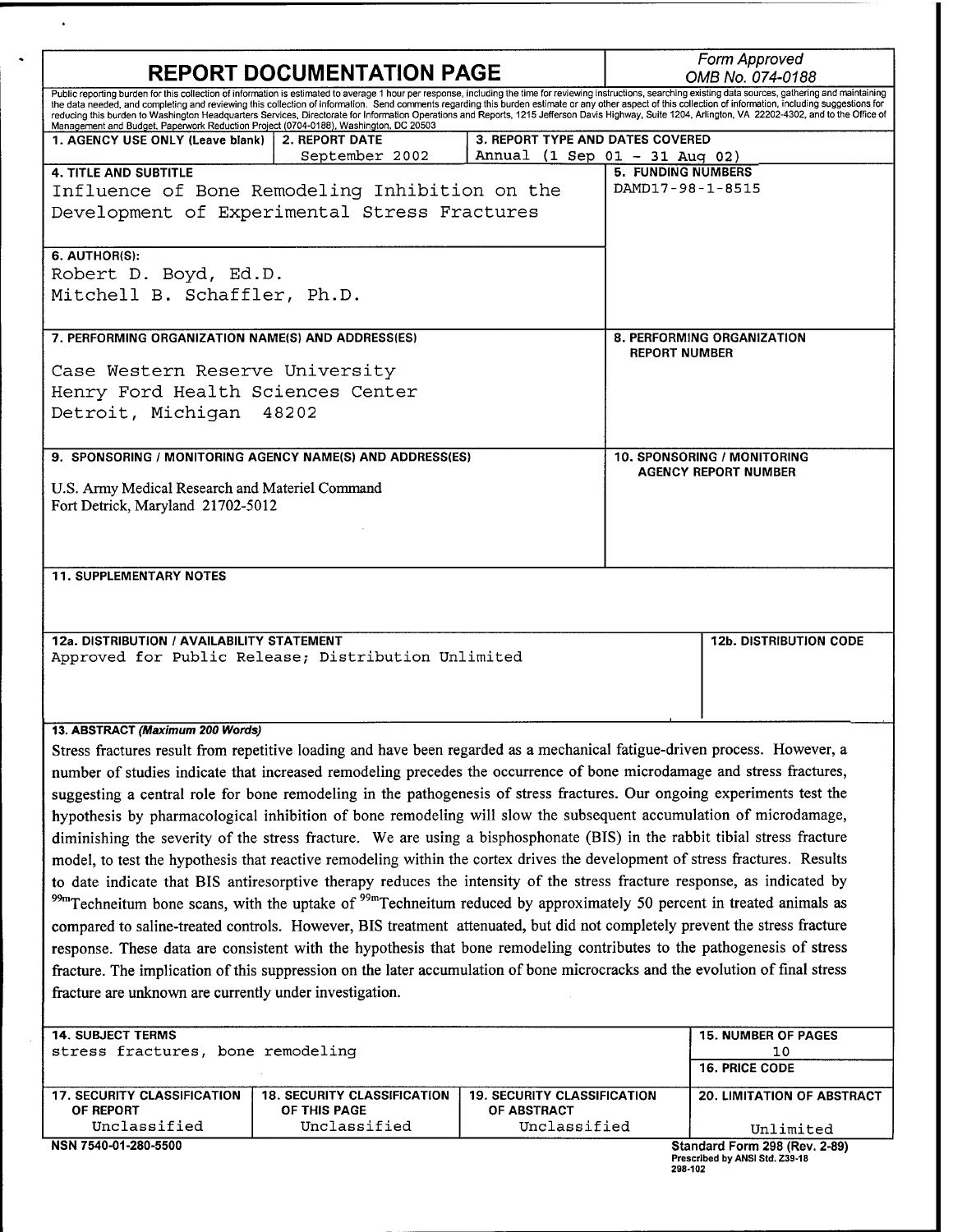# Table of Contents

 $\sim 10^7$ 

l,

Г

 $\ddot{\phantom{0}}$ 

 $\ddot{\phantom{a}}$ 

 $\mathcal{O}(\mathcal{O}_\mathcal{O})$  .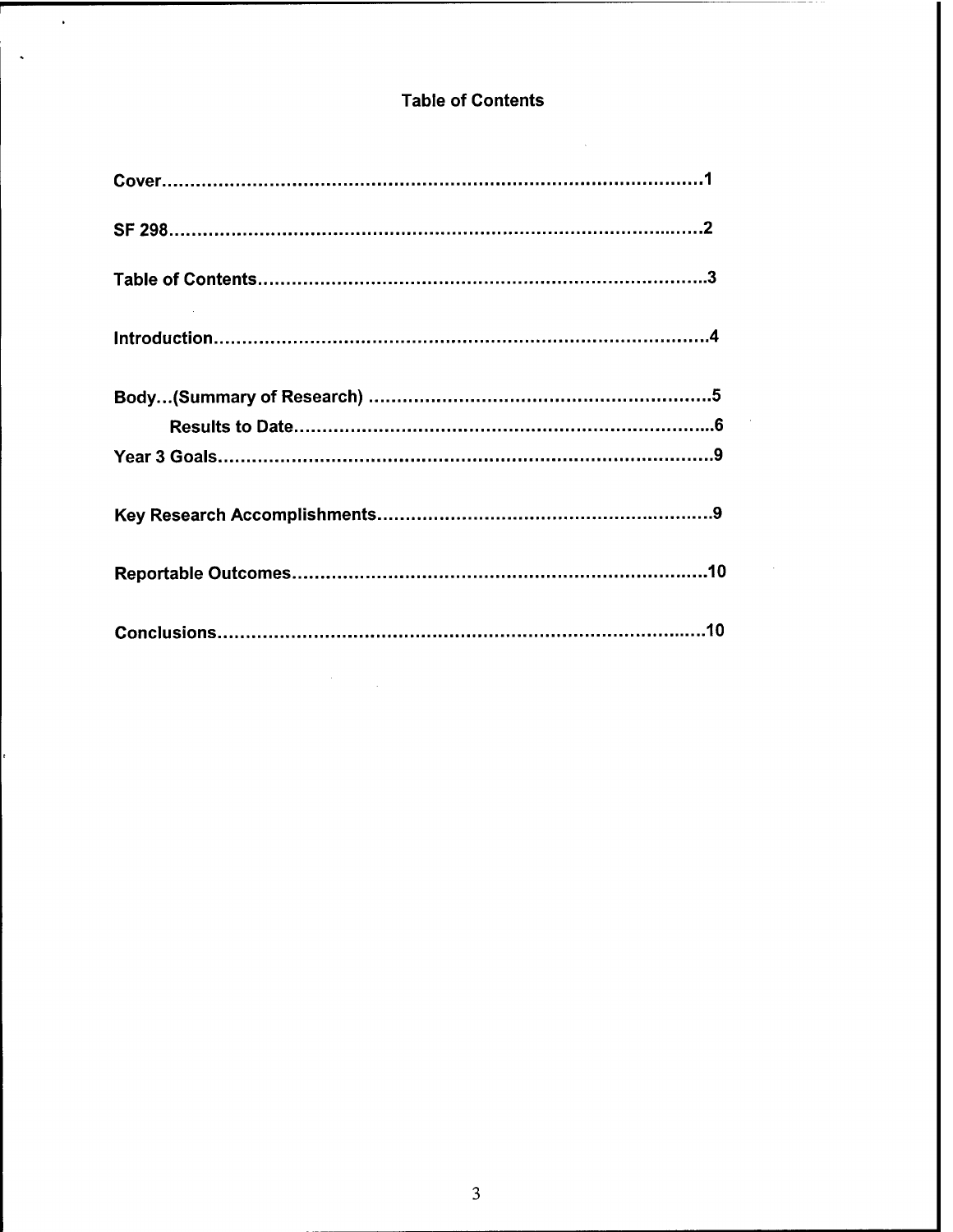#### **PROGRESS REPORT: DAMD 17-98-1-8515**

## **ADMINISTRATIVE INTRODUCTION**

Because the continuing lag in completing the animal portion of these experiments, we requested and were granted a no cost extension for year <sup>3</sup> of the grant, through June, 2002. This lag resulted from continuing staffing and equipment problems at the Henry Ford Hospital. In addition, we (Mount Sinai School of Medicine) negotiated a subcontract from the Henry Ford Hospital, to allow us to begin histological processing of the large specimen backlog that accrued at the Henry Ford Hospital as a result of personnel loss. We recruited a post-doctoral fellow, Dr. Liyun Wang, to Mount Sinai to work full time on the analyses of specimens. Finally, at the end of June 2002, we began the process of transferring the remainder of the grant solely to Mount Sinai to complete the analyses of stress fracture bone samples.

# **INTRODUCTION**

Stress fractures result from repetitive loading and have been regarded as a mechanical fatigue-driven process. However, histopathological data and experimental data from our laboratory suggests that increased remodeling precedes the occurrence of bone microdamage and stress fractures, suggesting a central role for increased intracortical remodeling in the pathogenesis of stress fractures. Thus, we propose that stress fracture occurs through a positive feedback mechanism, in which increased mechanical usage stimulates focal bone turnover, resulting in a local increase in porosity. Microdamage accumulation and stress fractures result from continued cyclic loading of this transiently osteoporotic bone. These experiments test the hypothesis by pharmacologically inhibiting the bone remodeling response; the subsequent accumulation of microdamage and the severity of the stress fracture can be diminished. This hypothesis has been tested experimentally in the rabbit tibial stress fracture model, which was developed in our laboratory. To test the hypothesis that reactive remodeling within the cortex drives the development of stress fractures, the effect of remodeling suppression using a bisphosphonate on the accumulation of bone microdamage and diminishing the severity of stress fracture will be examined. To date, outcomes of these experiments have been assessed using bone scintigraphy; histomorphometry and biomechanical studies are ongoing.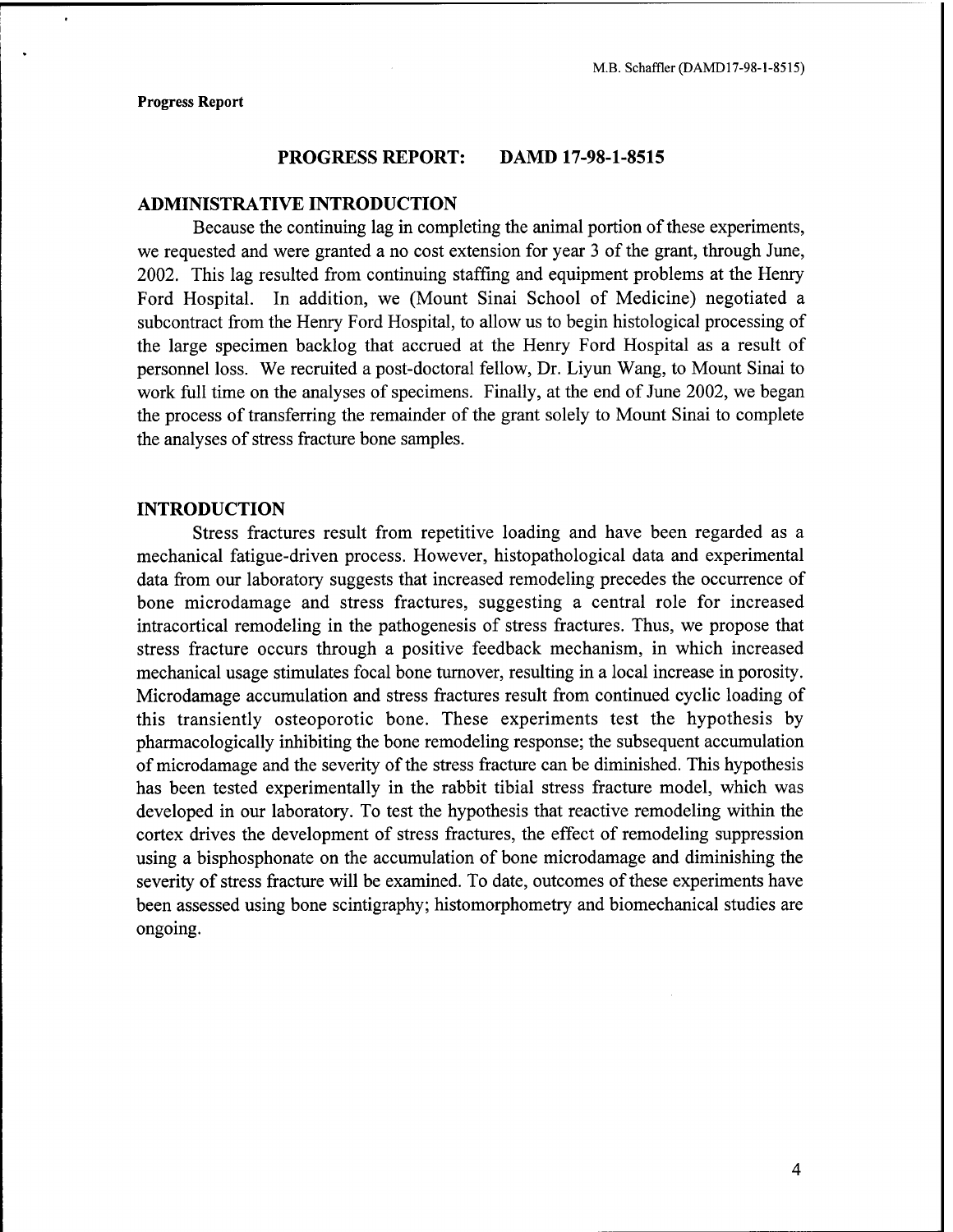# **SUMMARY OF RESEARCH**

Our objectives in these experiments are to use the rabbit tibial stress fracture model:

- 1. to determine at the whole bone level whether bisphosphonate inhibition of intracortical remodeling attenuates the increase in focal bone <sup>99m</sup>Technetium uptake which characterizes the development of stress fracture,
- 2. to determine at the tissue level whether bisphosphonate inhibition of intracortical remodeling decreases the accumulation of cortical bone microdamage which occurs at the site of stress fracture, and
- 3. to determine how stress fracture compromises mechanical properties of long bones and whether pharmacological inhibition of remodeling can offset that functional deficit.

The project is proceeding toward the goals originally outlined for Year 3, with all procedures continuing. Because the continuing lag in completing the animal portion of these experiments, we requested and were granted a no cost extension for year 3 of the grant, through June, 2002. This lag resulted from continuing staffing and equipment problems at the Henry Ford Hospital.

We implemented the following alternative plan to begin to remediate the large backlog of specimens and to accomplish the key goals of our research program:

- In September,2001, we negotiated a subcontract from the Henry Ford Hospital, to  $\blacksquare$ allow us to begin histological processing and analyses of specimens in Dr. Schaffler's laboratory, at the Mount Sinai Medical Center in New York.
- We recruited a post-doctoral fellow, Dr. Liyun Wang, to Mount Sinai to work full time on the analyses of specimens. She began work in February 2002
- All bone specimens, data records, <sup>99m</sup>Technetium bone scans and radiographs have  $\blacksquare$ been transferred from the Henry Ford Hospital to the Dr. Schaffler at the Mount Sinai School of Medicine
- At the end of June 2002, we began the process of transferring the remainder of the  $\blacksquare$ grant solely to Mount Sinai to complete the analyses of stress fracture bone samples. This grant transfer is pending.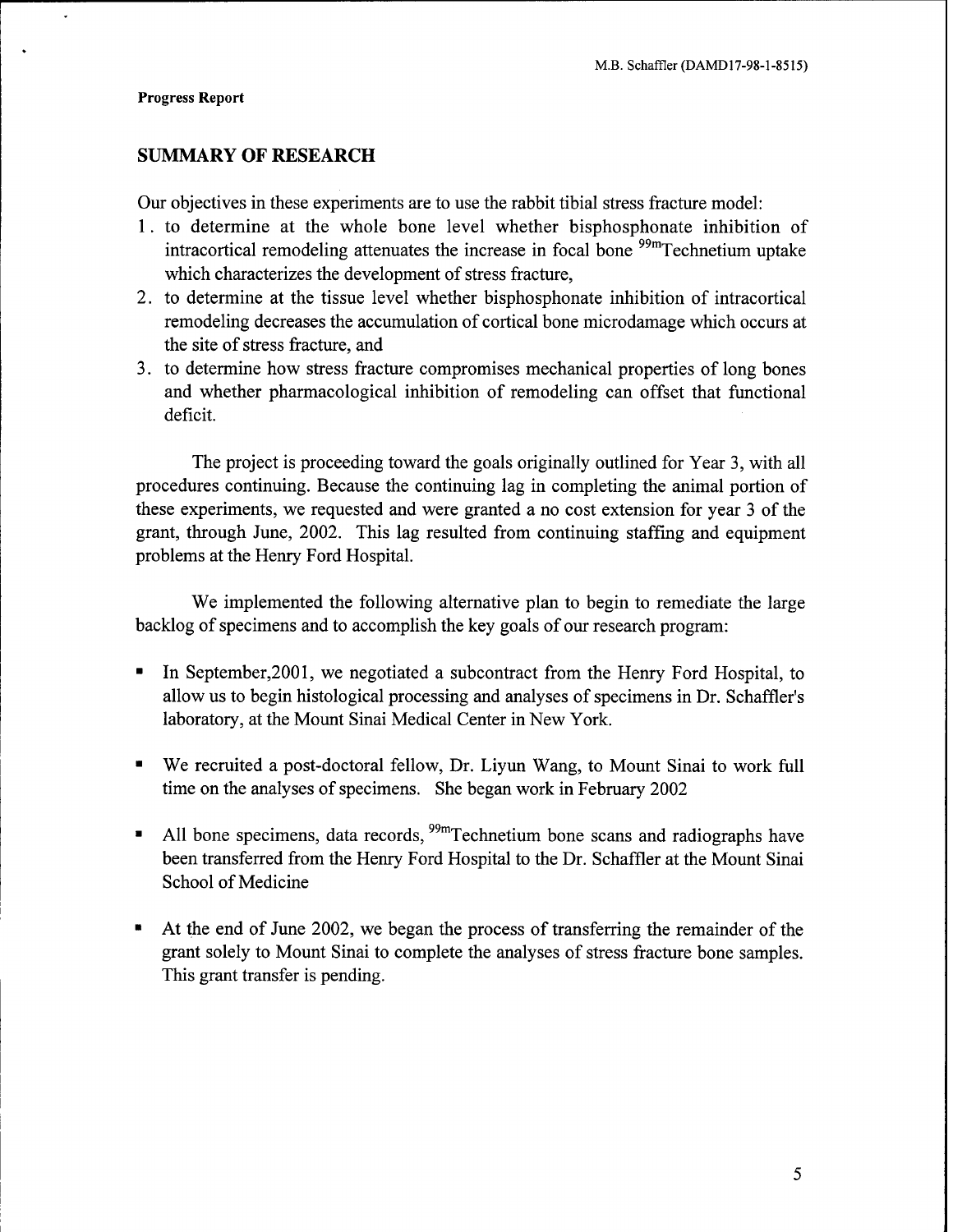# **RESULTS**

# *99m Technetium bone scans*

We have completed the preliminary analyses of  $\frac{99 \text{m}}{2}$  Technetium bone scans of the reaction sites in experimentally loaded and non-loaded control tibiae.

**Methods:** The following procedure was used for <sup>99m</sup>Technetium injection, scanning, and quantification to control for variability between animals and among groups. The animals were each injected with 3 mCurie of  $^{99m}$ Tc starting at 2:00 PM in a predetermined sequence. The isotope was administered IV in the ear vein, with an injection time of about 5-6 minutes per rabbit. Scans were conducted 3 hours later to image the bone phase of <sup>99m</sup>Technetium. The rabbits were scanned using a General Electric STARCAM System with a pinhole collimator and the data archived on optical disk for later analysis. Prior to scanning, rabbits were anesthetized with ketamine -xylazine and the lower extremities placed into one of two positioning devices. The anterior positioning device captured the lower leg at the distal tibia and positioned the legs with the anterior aspect of the leg toward the collimator. The lower limbs are slightly separated, parallel, and level. The positioning for the medial view places the lower extremity of the animal in a device that positions the legs at a  $60^{\circ}$  angle and level to the collimator. The total time to obtain both A-P and M-L images of each rabbit was about 12-15 minutes. A standardized area was used to determine a region of interest at the stress fracture site for the anterior view. This region of interest was of the same dimensions for all animals and provides an average count per pixel of isotope incorporation within the standard area. The same standardized area was also used to determine a background level of isotope incorporation. This region is distal to the site of stress fracture and also had the same dimensions for all animals. An average count of isotope incorporation per pixel was obtained within the background area. The average counts per pixel in the stress fracture region of interest were normalized by dividing by the average counts per pixel in the background region *{Average Counts per Pixel Stress Fracture Region of Interest/Average Counts per Pixel Background Region).* The mean value for each time period was compared between the bisphosphonateinjected and saline-injected groups using t-test. Differences among groups over time were assessed using one-way ANOVA.

 $99m$ Technetium bone scans and analyses were successfully completed on 92 of 124 animals used on the experiment. These are distributed as follows:

- 3-week loaded animals  $(n=16)$
- $\blacksquare$ 6-week loaded animals (N=60)
- non-loaded, control animals (n=16).

In addition, for 6-week loaded animals, sequential bone scans we performed such that each animal was scanned at baseline (before loading), and then after <sup>3</sup> and 6 weeks of loading, to allow us to assess the progress of the lesions. Only animals for which there will be correlated histological studies underwent bone scans; animals whose tibiae were destined for biomechanical studies (n=32 animals, distributed among all experimental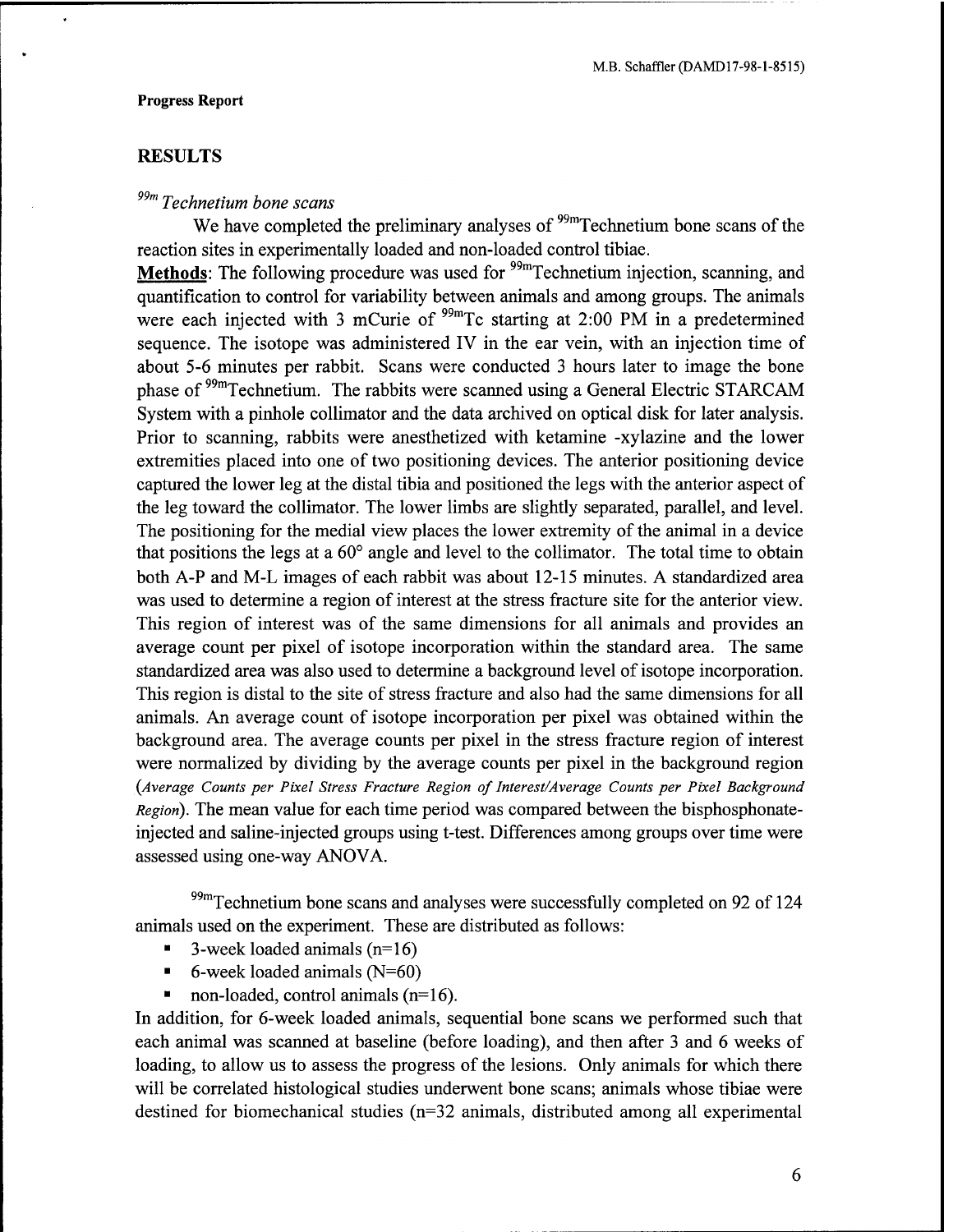$\ddot{\phantom{0}}$ 

groups) were not subjected to bone scans. Animal groups and analytical procedures are summarized in Table 1.

| Table 1: Summary of loading groups and analytical procedures: |                              |                  |                     |  |  |  |  |
|---------------------------------------------------------------|------------------------------|------------------|---------------------|--|--|--|--|
|                                                               | <b>ANALYTICAL PROCEDURE</b>  |                  |                     |  |  |  |  |
|                                                               | <sup>99m</sup> Tc bone scans | <b>Histology</b> | <b>Biomechanics</b> |  |  |  |  |
| Non-loaded animals $(n=26)$                                   |                              |                  |                     |  |  |  |  |
| 13 BIS-treated                                                | $0, 3 \& 6$ weeks            | pending          | pending             |  |  |  |  |
| 13 saline-treated                                             | $(n=16)$                     | $(n=16)$         | $(n=10)$            |  |  |  |  |
| 3-week loaded animals $(n=16)$                                |                              |                  |                     |  |  |  |  |
| 8 BIS-treated                                                 | $0 & 3$ weeks                | pending          | none                |  |  |  |  |
| 7 saline-treated                                              | $(n=15)$                     | $(n=15)$         |                     |  |  |  |  |
| 6 week loaded animals $(n=82)$                                | $0, 3 \& 6$ weeks            | pending          | pending             |  |  |  |  |
| 40 BIS-treated                                                | $(n=60)$                     | $(n=60)$         | $(n=22)$            |  |  |  |  |
| 42 saline-treated                                             |                              |                  |                     |  |  |  |  |

**Results:** Tibiae in animals receiving antiresorptive treatment using bisphosphonate (BIS) showed reduced intensity of the stress fracture response, as indicated by  $99m$ Technetium bone scans after both 3 and 6 weeks of daily loading. At 3 weeks,  $99 \text{ m}$ Tc uptake was approximately 10 percent lower in treated animals, this difference was not significant (p  $>0.4$ ). After 6 weeks of loading, <sup>99m</sup>Tc uptake was significantly lower (approximately 50) percent, p<.05) in bisphosphonate-treated animals than in non-treated animals. Nevertheless,  $^{99m}$ Tc uptake at 6 week was still significantly (p<.001) higher than in nonloaded, bisphosphonate-treated animals. These data are summarized in Figure 1.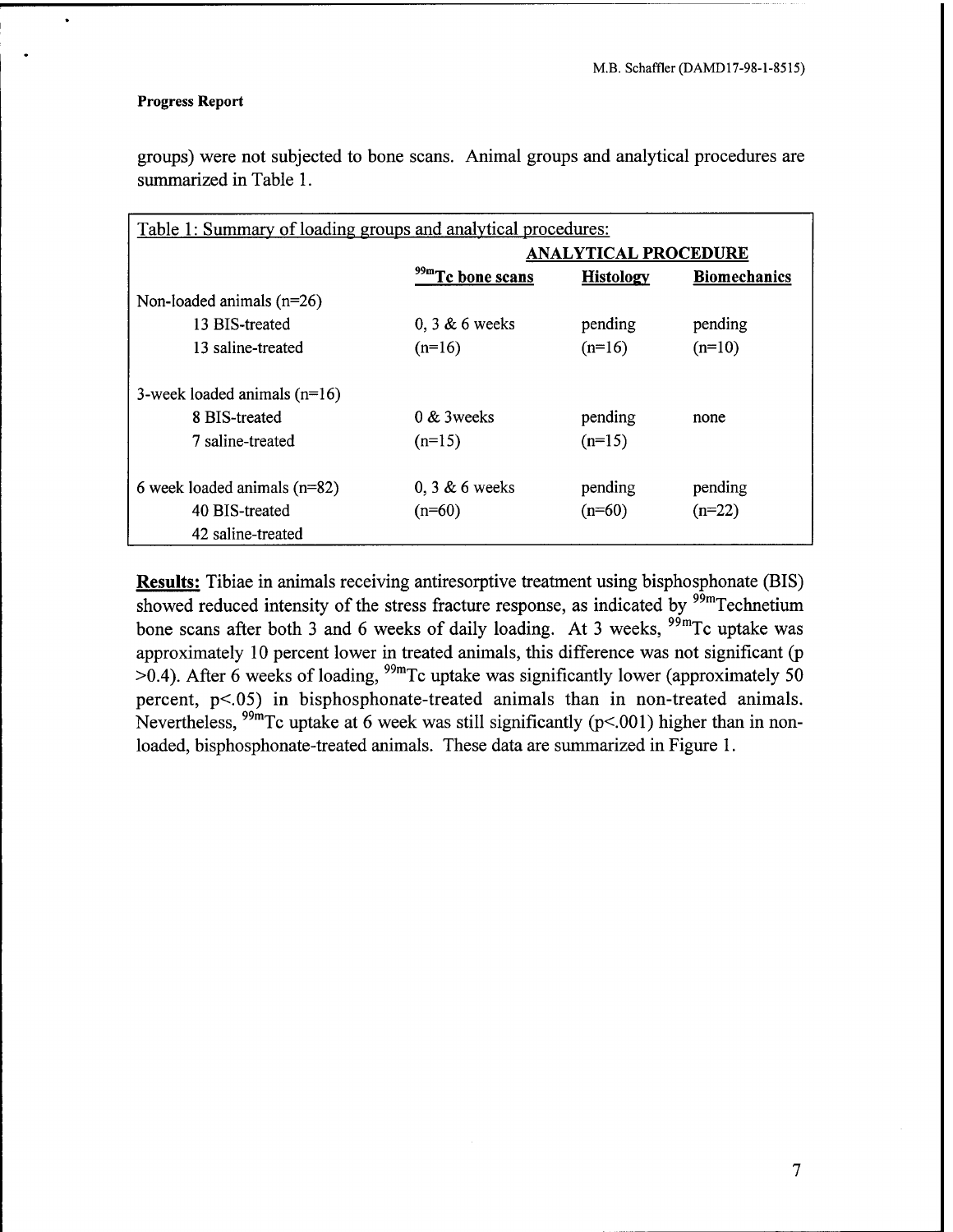

Reduction of bone technetium uptake in bisphosphonate-treated animals is consistent with our hypothesis that suppression of remodeling attenuates the severity of the stress fracture response. Suppression of remodeling did not completely eliminate the stress response of the bone. Both an "escape" from remodeling suppression, as well as periosteal reaction resulting from long-term loading, could both account for this finding. Resolution of this of tissue mechanism question awaits completion of the histological studies.

#### *Histology studies:*

Methods: Tibial diaphyses from all baseline, 3 week and 6 week loaded animals have been bulk-stained in either basic fuchsin or Villanueva's Bone stain. Bones were then embedded in methylmethacrylate. All blocks have been embedded and are in the process of being sectioned for histomorphometric analyses.

8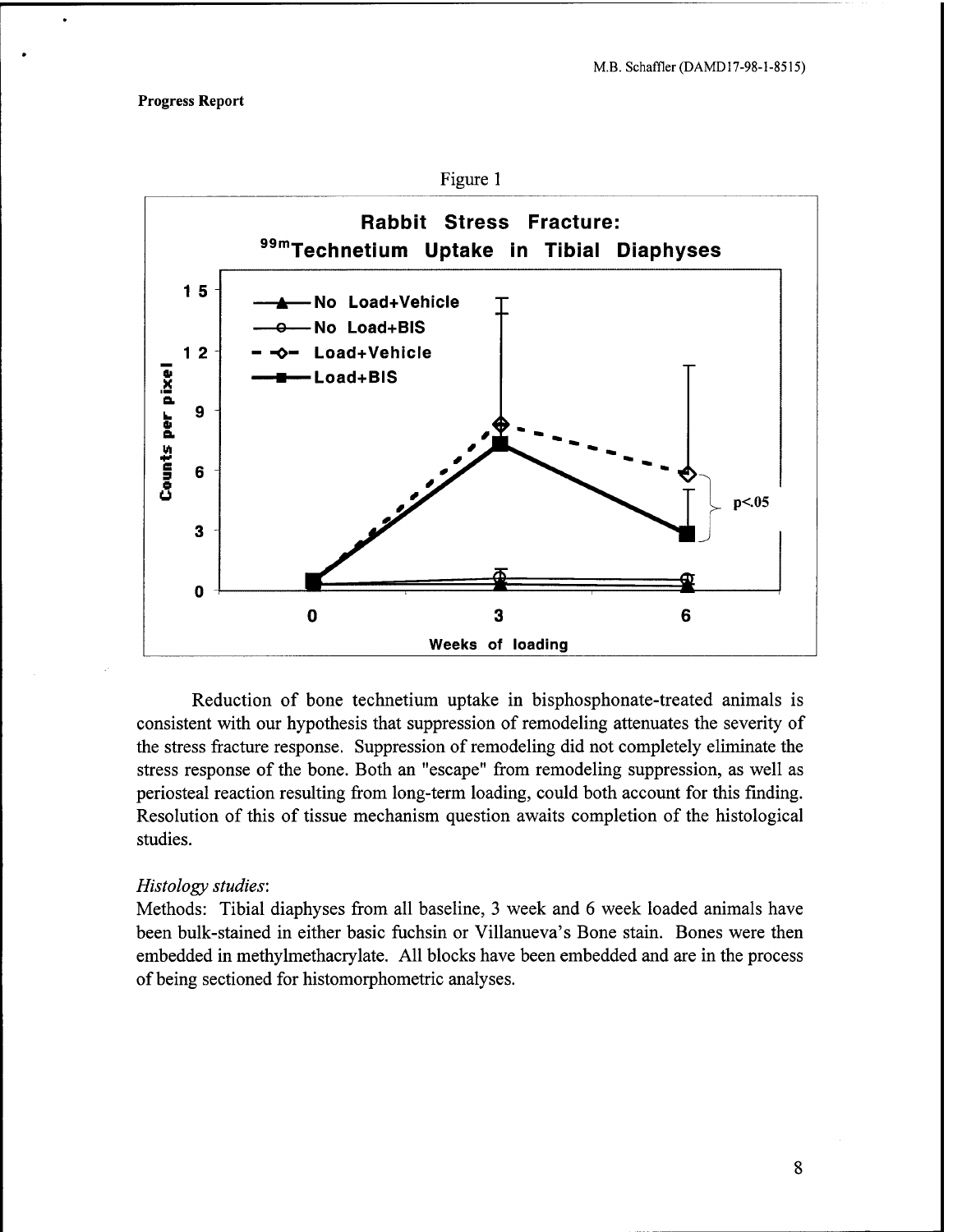$\bullet$ 

# YEAR 3: Goals:

The goals of year <sup>3</sup> of the project were 1) to continue to mechanically load rabbit hind limbs (with and without pharmacological inhibition of remodeling) in order to complete mechanical loading experiments; 2) to complete the 99mTc bone scans and 3) to transfer of bone specimens to Dr. Schaffler's laboratory in New York to begin to remediate the back-log of specimens awaiting histomorphometry analyses.

# **KEY RESEARCH ACCOMPLISHMENTS: YEAR 3**

Key finding: The results to date suggest that antiresorptive therapy using a bisphosphonate reduces the intensity of the stress fracture response, as indicated by <sup>99m</sup>Techneitum bone scans.

# **Note:** *Our progress and accomplishments are revisedfrom those originally projected in our statement ofwork.*

Because of a number of unanticipated problems encountered in the Henry Ford component of this grant, the project has been running significantly behind our anticipated goals for this period. Delays in Year <sup>1</sup> were caused by a physical plant problem at the Henry Ford animal facility, which resulted in more than 6 months delay in the start of work on this project. These delays were detailed in our Year <sup>1</sup> progress report. Because experimental loading take several weeks to complete and relies on one key piece of equipment, this initial delay propagated through the project, even as we endeavor to catch up. We also note that we have had to deal with turnover in key technical personnel, which has further slowed our progress.

During the past year, we have made great progress to begin to remediate the large backlog of specimens and to achieve the key goals of the project. We have accomplished the following:

- Subcontract from the Henry Ford Hospital to allow us to begin histological processing and analyses of specimens in Dr. Schaffler's laboratory, at the Mount Sinai Medical Center in New York.
- $\blacksquare$ We recruited a post-doctoral fellow, Dr. Liyun Wang, to Mount Sinai to work full time on the analyses of specimens. She began work in February 2002
- All animal studies have been completed.